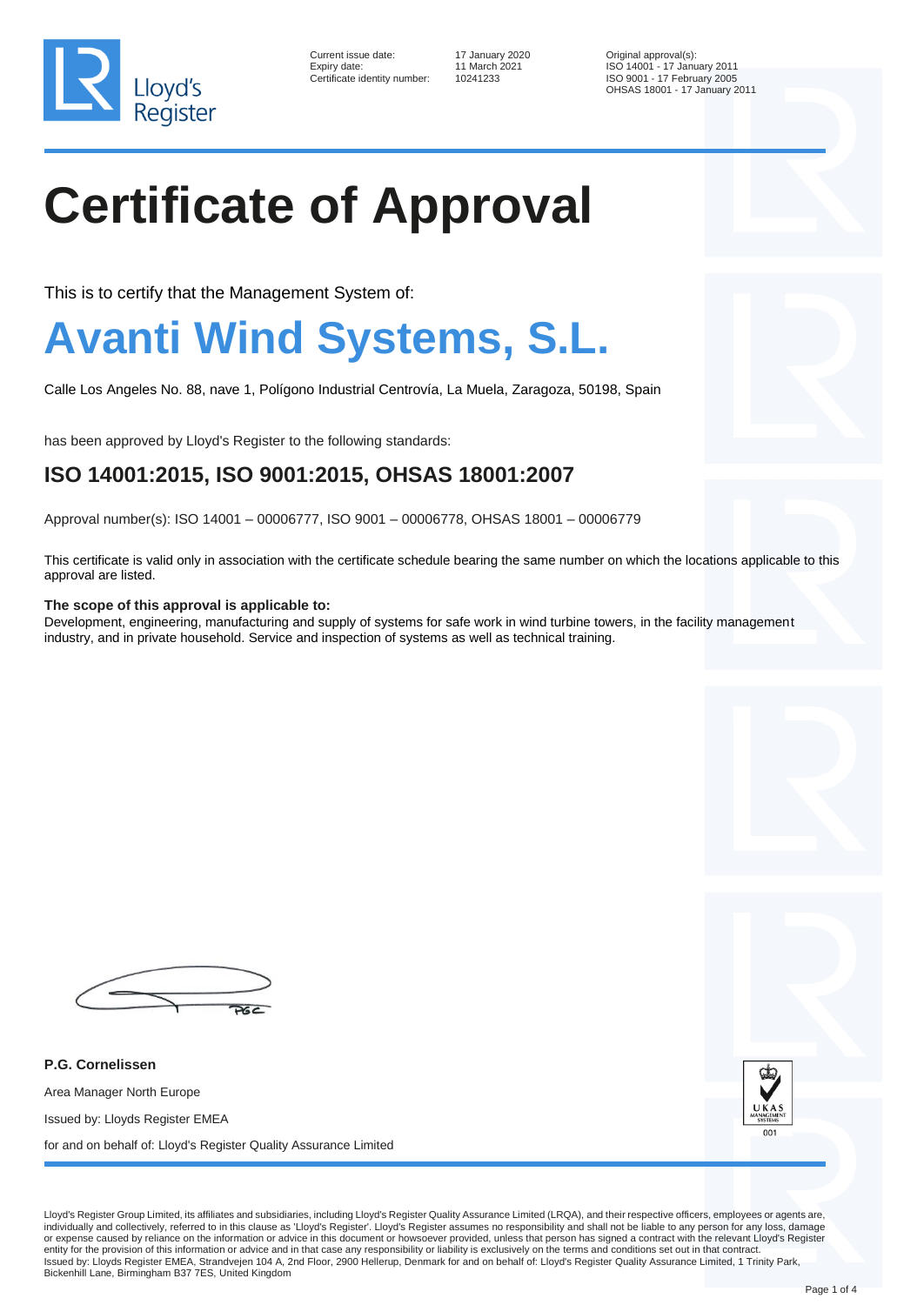

### **Certificate Schedule**

**Location Activities Avanti Wind Systems, S.L.** Calle Los Angeles No. 88, nave 1, Polígono Industrial Centrovía, La Muela, Zaragoza, 50198, Spain **ISO 14001:2015** Sales, Sales Support, Logistics, Supply Chain, R&D, Production, Service and Training. **ISO 9001:2015** Sales, Sales Support, Logistics, Supply Chain, R&D, Production, Service and Training. **OHSAS 18001:2007** Sales, Sales Support, Logistics, Supply Chain, R&D, Production, Service and Training. **Avanti Wind System Manufacturing (Shanghai) Co., Ltd** Building 4 & 6, No. 518 Gangde Road, Xiaokunshan Town, Songjiang District, Shanghai, China **ISO 14001:2015** Sales, Sales Support, Logistics, Supply Chain, Production, Service and Training. **ISO 9001:2015** Sales, Sales Support, Logistics, Supply Chain, Production, Service and Training. **OHSAS 18001:2007** Sales, Sales Support, Logistics, Supply Chain, Production, Service and Training. **Alimak Group Deutschland GmbH** Max-Planck-Str. 8, 25335 Elmshorn, Germany **ISO 14001:2015** Sales, Sales Support, Logistics and Supply Chain. **ISO 9001:2015** Sales, Sales Support, Logistics and Supply Chain.



Lloyd's Register Group Limited, its affiliates and subsidiaries, including Lloyd's Register Quality Assurance Limited (LRQA), and their respective officers, employees or agents are,<br>individually and collectively, referred or expense caused by reliance on the information or advice in this document or howsoever provided, unless that person has signed a contract with the relevant Lloyd's Register entity for the provision of this information or advice and in that case any responsibility or liability is exclusively on the terms and conditions set out in that contract.<br>Issued by: Lloyds Register EMEA, Strandvejen 104 Bickenhill Lane, Birmingham B37 7ES, United Kingdom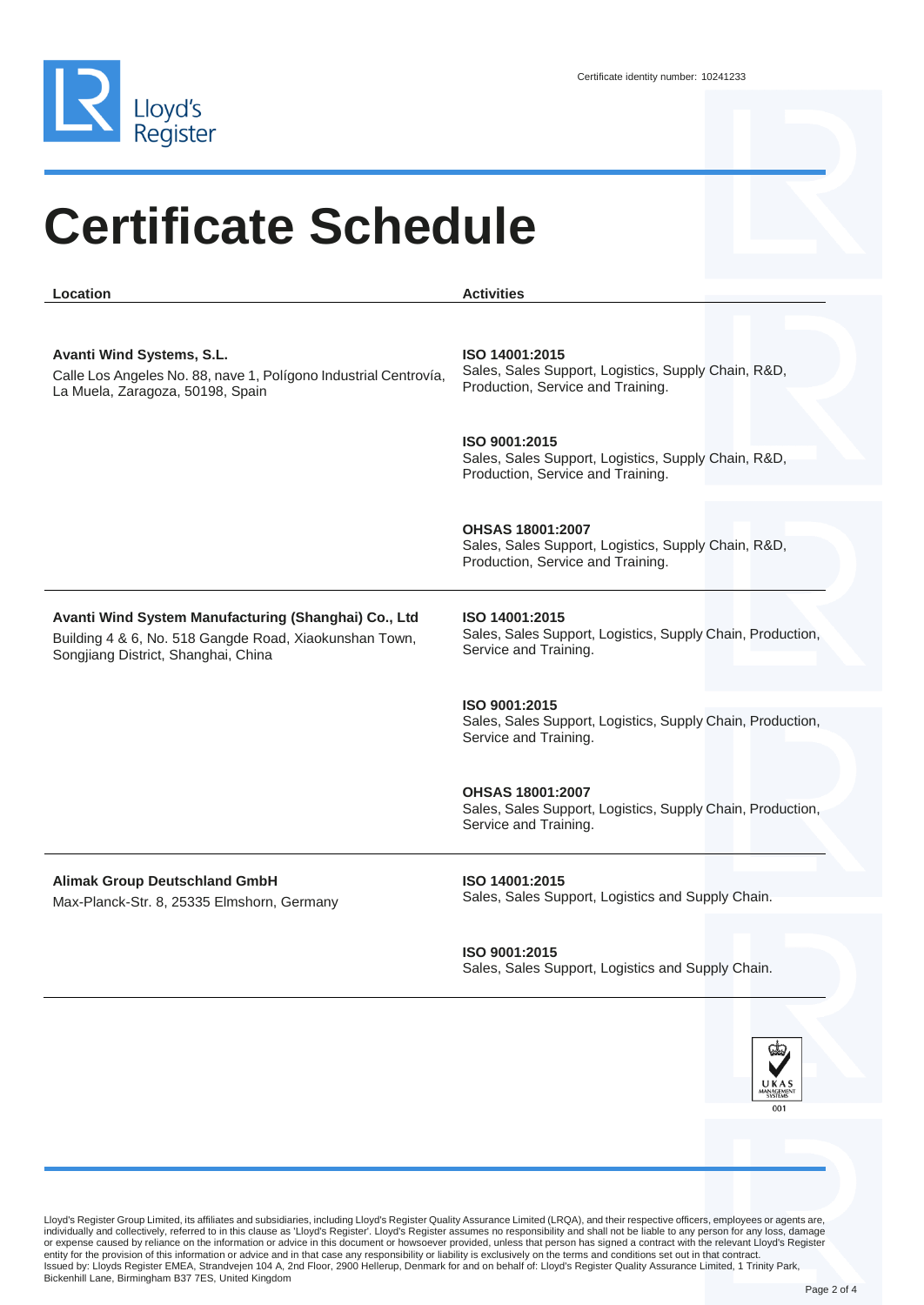

Centrovía, La Muela, 50198 Zaragoza,

## **Certificate Schedule**

| Location                                                                                   | <b>Activities</b>                                                                                                                                                                                                                                                     |
|--------------------------------------------------------------------------------------------|-----------------------------------------------------------------------------------------------------------------------------------------------------------------------------------------------------------------------------------------------------------------------|
|                                                                                            | <b>OHSAS 18001:2007</b><br>Sales, Sales Support, Logistics and Supply Chain.                                                                                                                                                                                          |
| <b>Alimak Group Deutschland GmbH</b><br>Rudolf-Diesel Str. 2, D-25335 Elmshorn,<br>Germany | ISO 14001:2015<br>Service, Production and Training.                                                                                                                                                                                                                   |
|                                                                                            | ISO 9001:2015<br>Service, Production and Training.                                                                                                                                                                                                                    |
|                                                                                            | <b>OHSAS 18001:2007</b><br>Service, Production and Training.                                                                                                                                                                                                          |
| <b>Alimak Group Denmark A/S</b><br>Adidasvej 2, 8653 Them, Denmark                         | ISO 14001:2015<br>Sales, Sales Support, Logistics and Service. Construction,<br>production and trade with ladders and ladder products.<br>Trade of scaffolding and construction materials. Deliver<br>ladder inspections and training in ladder inspections.          |
|                                                                                            | ISO 9001:2015<br>Sales, Sales Support, Logistics and Service. Construction,<br>production and trade with ladders and ladder products.<br>Trade of scaffolding and construction materials. Deliver<br>ladder inspections and training in ladder inspections.           |
|                                                                                            | <b>OHSAS 18001:2007</b><br>Sales, Sales Support, Logistics and Service. Construction,<br>production and trade with ladders and ladder products.<br>Trade of scaffolding and construction materials. Deliver<br>ladder inspections and training in ladder inspections. |
| Avanti Wind Systems, S.L.<br>Calle Los Angeles No. 88, Naves 23-24-25, Polígono Industrial | ISO 14001:2015<br>Production of ladders.                                                                                                                                                                                                                              |

Lloyd's Register Group Limited, its affiliates and subsidiaries, including Lloyd's Register Quality Assurance Limited (LRQA), and their respective officers, employees or agents are,<br>individually and collectively, referred or expense caused by reliance on the information or advice in this document or howsoever provided, unless that person has signed a contract with the relevant Lloyd's Register<br>entity for the provision of this information or Bickenhill Lane, Birmingham B37 7ES, United Kingdom